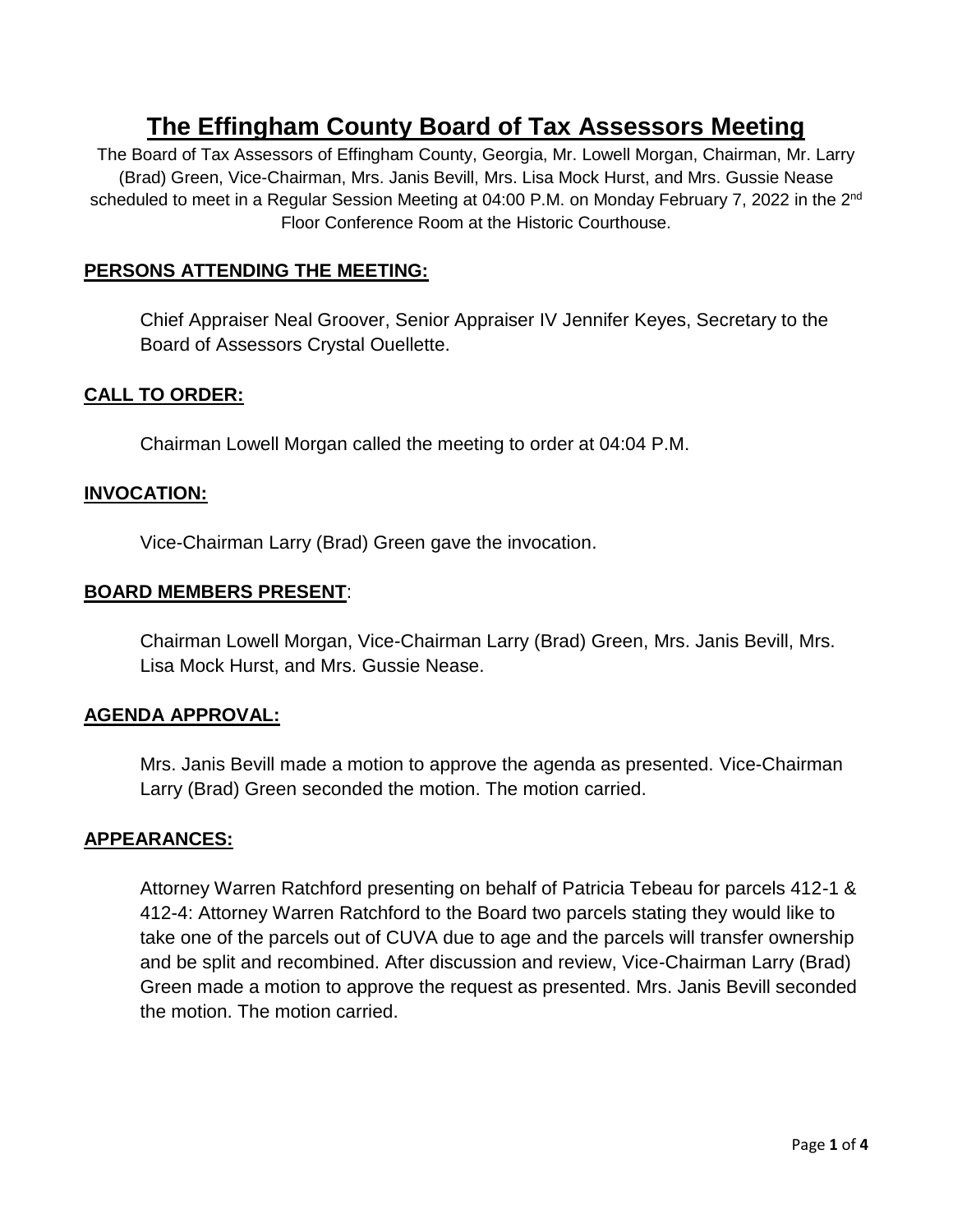## **MINUTES:**

**January 10, 2022 Regular Session Meeting Minutes**: Mrs. Gussie Nease made a motion to approve the January 10, 2022 Regular Session meeting minutes as presented. Mrs. Lisa Mock Hurst seconded the motion. Mrs. Janis Bevill abstained. The motion carried

## **CONSENT AGENDA:**

**ERRORS & RELEASES AND NOD:** The Board was presented the Errors & Releases and NOD log for approval. After discussion and review, Vice-Chairman Larry (Brad) Green made a motion to approve the Errors & Releases and NOD log as presented. Mrs. Janis Bevill seconded the motion. The motion carried.

#### **OLD BUSINESS:**

**Tabled CUVA for parcels 266-2 & 265-10 Lonadine M. Webb**: The Board was presented previously tabled CUVA for parcels 266-2 & 265-10 Lonadine M. Webb for approval. After discussion and review, Vice-Chairman Larry (Brad) Green made a motion to approve the previously tabled CUVA's as presented. Mrs. Lisa Mock Hurst seconded the motion. The motion carried.

#### **NEW BUSINESS:**

**Business Personal Property 3-year audit NOA Hydraulic Repair Services**: The Board was presented a Business Personal Property 3-year audit NOA Hydraulic Repair Services log for approval. After discussion and review, Mrs. Gussie Nease made a motion to approve the Business Personal Property 3-year audit NOA Hydraulic Repair Services log as presented. Vice-Chairman Larry (Brad) Green seconded the motion. The motion carried.

**Preliminary Sales Ratios – Commercial and Industrial**: The Board was presented the Preliminary Sales Ratios for Commercial and Industrial for information only. No action required.

**Preliminary Sales Ratios – Residential**: The Board was presented the Preliminary Sales Ratios for Residential for information only. No action required.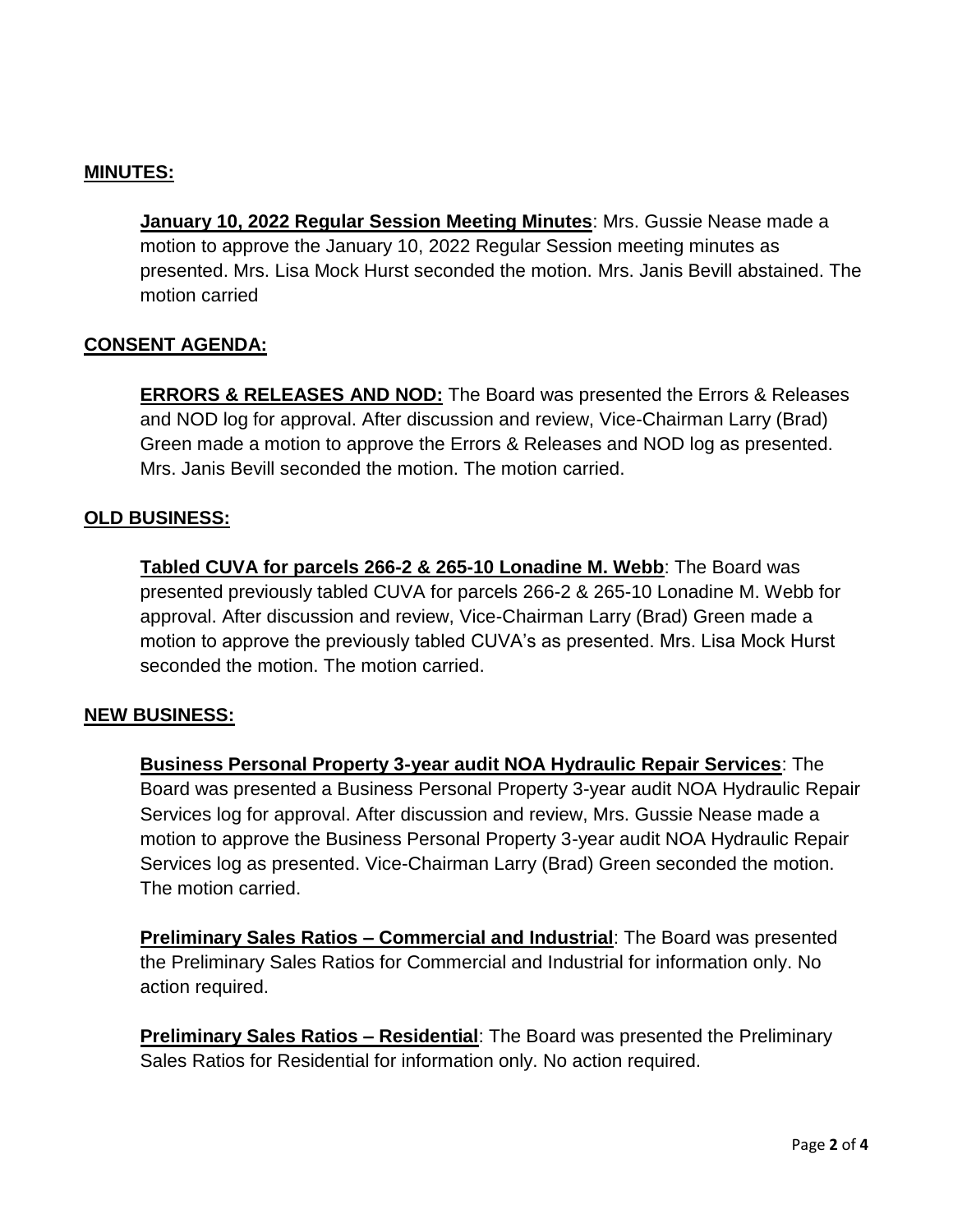**Preliminary Sales Ratios – Small Tracts**: The Board was presented the Preliminary Sales Ratios for Small Tracts for information only. No action required.

**CUVA – Breach Send 30-Day Notice**: The Board was presented a CUVA – Breach send 30-day Notice log for approval. After discussion and review, Vice-Chairman Larry (Brad) Green made a motion to approve the CUVA – Breach send 30-day Notice log as presented. Mrs. Janis Bevill seconded the motion. The motion carried.

**CUVA – Breach Due to Age**: The Board was presented a CUVA – Breach Due to Age for parcel 434-24A Bevill, Janis Z. & Zittrouer, Kathy & Zipperer, Alan B. for approval. After discussion and review, Vice-Chairman Larry (Brad) Green made a motion to approve the CUVA – Breach Due to Age log for parcel 434-24A Bevill, Janis Z. & Zittrouer, Kathy & Zipperer, Alan B.as presented. Mrs. Gussie Nease seconded the motion. Mrs. Janis Bevill Abstained. The motion carried.

**CUVA – Breach Without Penalty**: The Board was presented a CUVA – Breach Without Penalty log for approval. After discussion and review, Vice-Chairman Larry (Brad) Green made a motion to approve the CUVA – Breach Without Penalty log as presented. Mrs. Lisa Mock Hurst seconded the motion. The motion carried.

**CUVA – Continuation / New owner**: The Board was presented a CUVA – Continuation / New owner log for approval. After discussion and review, Mrs. Janis Bevill made a motion to approve the CUVA – Continuation / New owner log as presented. Mrs. Gussie Nease seconded the motion. The motion carried.

**CUVA – New / Approvals**: The Board was presented a CUVA – New / Approvals log for approval. After discussion and review, Vice-Chairman Larry (Brad) Green made a motion to approve the CUVA – New / Approvals log as presented. Mrs. Gussie Nease seconded the motion. The motion carried.

**CUVA – Newly Acquired**: The Board was presented a CUVA – Newly Acquired log for approval. After discussion and review, Mrs. Gussie Nease made a motion to approve the CUVA – Newly Acquired log as presented. Vice-Chairman Larry (Brad) Green seconded the motion. The motion carried.

**CUVA – Under 10 acre approvals**: The Board was presented a CUVA – Under 10 acre approvals log for approval. After discussion and review, Mrs. Gussie Nease made a motion to approve the CUVA – Under 10 acre approvals log as presented. Mrs. Lisa Mock Hurst seconded the motion. Mrs. Janis Bevill abstained. The motion carried.